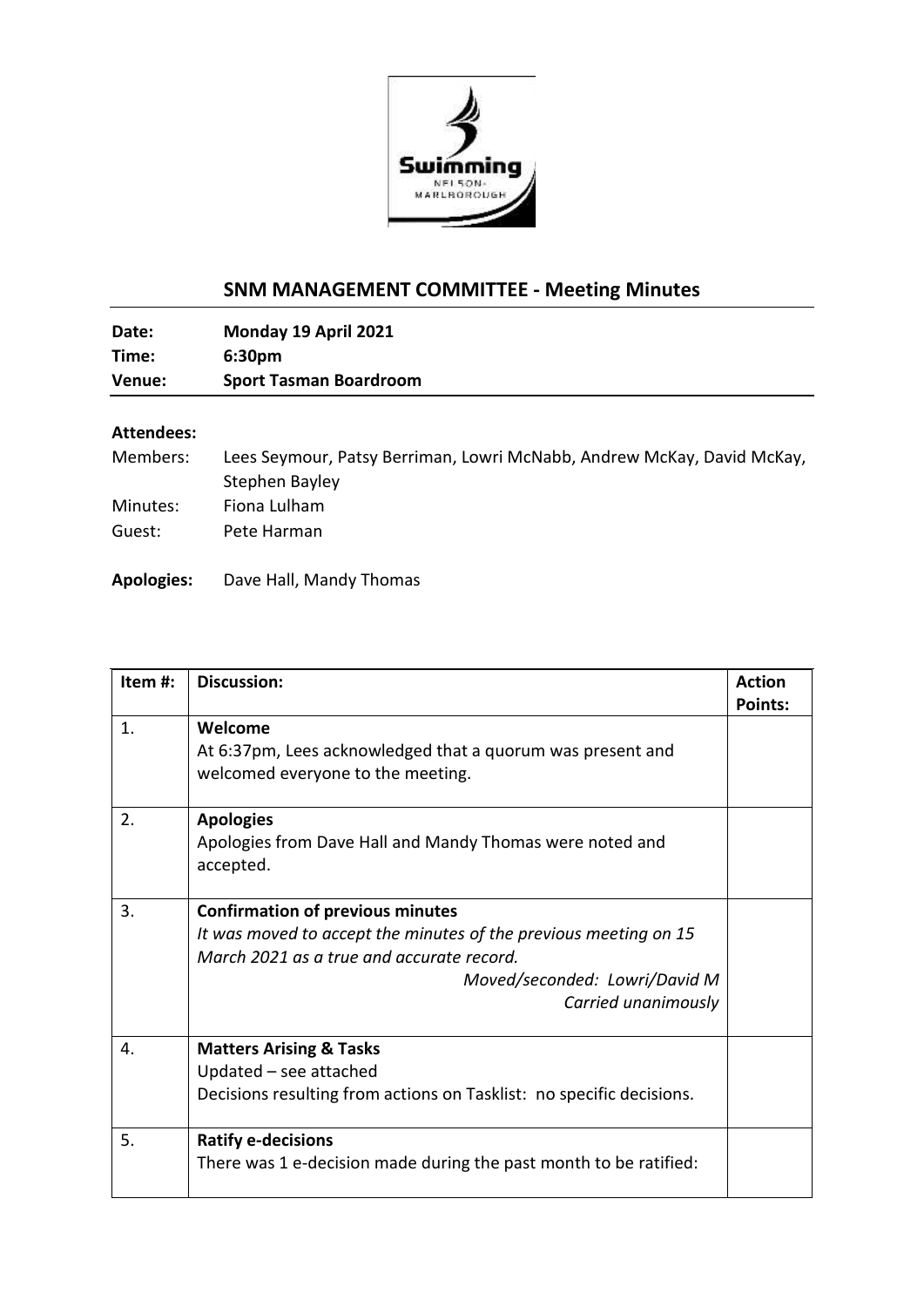|     | It was agreed to ratify the e-decision made to approve the change of<br>date of the Tasman swim meet from 3 April to 10 April.<br>Moved/seconded: Lees/David M<br>Carried unanimously                                                                                                                                                                                                                                                                                                                                                                                                                                                                                                                                                                                                                    |  |
|-----|----------------------------------------------------------------------------------------------------------------------------------------------------------------------------------------------------------------------------------------------------------------------------------------------------------------------------------------------------------------------------------------------------------------------------------------------------------------------------------------------------------------------------------------------------------------------------------------------------------------------------------------------------------------------------------------------------------------------------------------------------------------------------------------------------------|--|
| 6.  | <b>Chair Report</b><br>Dave's report for the MC was circulated prior to the meeting and<br>tabled as read.<br>There were no objections to removing VTO's from the<br>regions number of votes, in lieu of no SNZ registration fees<br>being paid.                                                                                                                                                                                                                                                                                                                                                                                                                                                                                                                                                         |  |
| 7.  | <b>Strategic Plan/KPI Implementation</b><br>Lees noted that he needs to speak to NCC regarding their Aquatic<br>Facilities review. Ongoing.                                                                                                                                                                                                                                                                                                                                                                                                                                                                                                                                                                                                                                                              |  |
| 8.  | <b>Health &amp; Safety, Child Protection</b><br>No report this month. Lowri was unable to attend the SNZ zoom<br>meeting on revised Membership Protection Policy.                                                                                                                                                                                                                                                                                                                                                                                                                                                                                                                                                                                                                                        |  |
| 9.  | <b>Secretary Report</b><br>Report was tabled as read.                                                                                                                                                                                                                                                                                                                                                                                                                                                                                                                                                                                                                                                                                                                                                    |  |
| 10. | <b>Treasurer Report</b><br>Report was tabled as read.<br>It was noted that SNM has made a profit of approximately<br>\$20k for the previous 12 months before any end of year<br>adjustments are made.<br>It was noted that at their meeting the Board agreed to<br>change the balance date of SNM from 30 April to 30 June to<br>fall in line with SNZ.<br>The invoice from HTS Groups was discussed - SNM has<br>received the relay boxes but has not had an opportunity to<br>make sure everything is working so payment of the invoice<br>would be delayed until this occurred.<br>It was moved to approve the aged payables as at 17 April 2021<br>except for the payment to HTS Group (pending making sure<br>everything is working correctly).<br>Moved/seconded: Lees/Andy<br>Carried unanimously |  |
| 11. | <b>Registrar Report</b><br>Report tabled and discussed.<br>Moving the BSC meet from 8 May to 29 May.<br>It was moved to approve the change of date from 8 May to 29 May<br>for the upcoming BSC meet.<br>Moved/seconded: Lowri/David M<br>Carried unanimously                                                                                                                                                                                                                                                                                                                                                                                                                                                                                                                                            |  |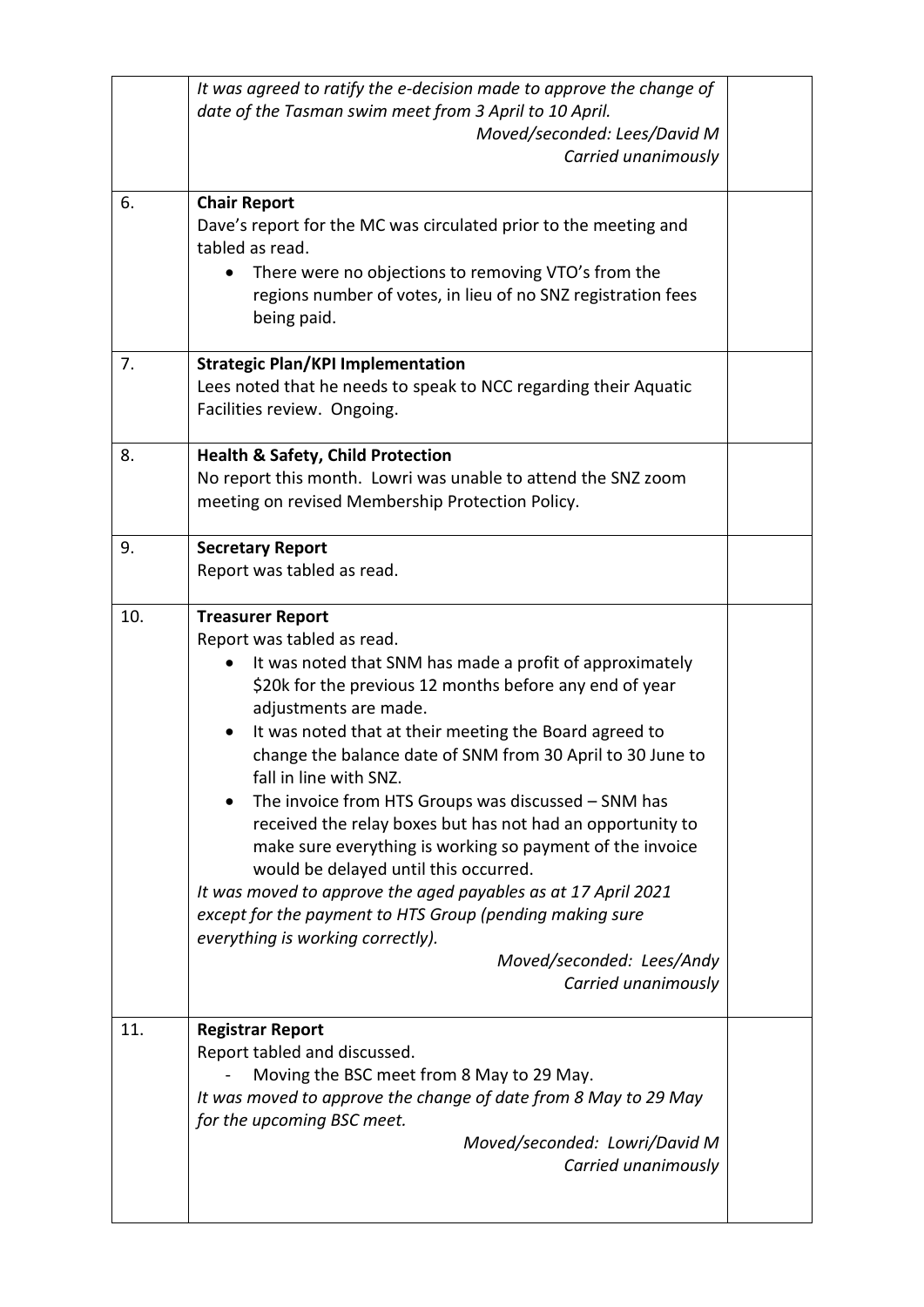|     | SNM Short Course meet. Criteria for age groups (in particular<br>11-12 years) was discussed along with making all 12 & under<br>events timed finals.<br>The following decisions were made:<br>It was moved to restrict 12 year olds from swimming 400IM and<br>800m free in the 2021 SNM Short Course Champs.<br>Moved/seconded: Lees/Patsy<br>All in favour $-5$<br>All against $-1$<br>The motion was passed as a majority vote<br>It was moved that all events for swimmers aged 12 years and under<br>will be swum as timed finals at the 2021 SNM Short Course Champs.<br>Moved/seconded: Lees/Steve<br>Carried unanimously                                                                                                                                                                                                                                                                                                                                                                                    |          |
|-----|---------------------------------------------------------------------------------------------------------------------------------------------------------------------------------------------------------------------------------------------------------------------------------------------------------------------------------------------------------------------------------------------------------------------------------------------------------------------------------------------------------------------------------------------------------------------------------------------------------------------------------------------------------------------------------------------------------------------------------------------------------------------------------------------------------------------------------------------------------------------------------------------------------------------------------------------------------------------------------------------------------------------|----------|
|     | South Island Short Course Champs. Changes to the meet<br>flyer were discussed and approved. It was also agreed that<br>Ron Clarke would be offered assistance with the cost of<br>flights and accommodation should he take up the position of<br>Meet Director. \$1600.00 in prize money is required for this<br>meet. Fiona to look at options to have the money available<br>as cash.<br>Concerns around the clash of dates with NZSS were raised.<br>Too late in the day to ask for a change of dates. Also<br>discussed removing the QT's for 50m events to fall in line<br>with QT's for NZSS and as an incentive for more swimmers to<br>enter. Patsy to contact Makos Committee to seek assurance<br>that the meet would be well supported by coaches<br>(preferred meet to NZSS) and raise suggestion of QT's for<br>50m events.<br>It was moved that Ron Clarke would be offered assistance with<br>flights and accommodation (cost to be confirmed).<br>Moved/seconded: Lees/Patsy<br>Carried unanimously | AP<br>AP |
|     | <b>SNM Records:</b><br>It was moved to ratify the SNM records set at the BSC Measure for<br>Measure Meet and the 2021 AON NZ Swimming Championships.<br>Moved/seconded: Lees/Steve<br>Carried unanimously                                                                                                                                                                                                                                                                                                                                                                                                                                                                                                                                                                                                                                                                                                                                                                                                           |          |
| 12. | <b>Publicity/Communication Report</b><br>No report this month.                                                                                                                                                                                                                                                                                                                                                                                                                                                                                                                                                                                                                                                                                                                                                                                                                                                                                                                                                      |          |
| 13. | <b>Funding Report</b><br>Funding report tabled as read.<br>Mainland Foundation - accountability completed for summer<br>lane hire.<br>Lion Foundation - resolution required for new scoreboard.<br>$\bullet$                                                                                                                                                                                                                                                                                                                                                                                                                                                                                                                                                                                                                                                                                                                                                                                                        |          |